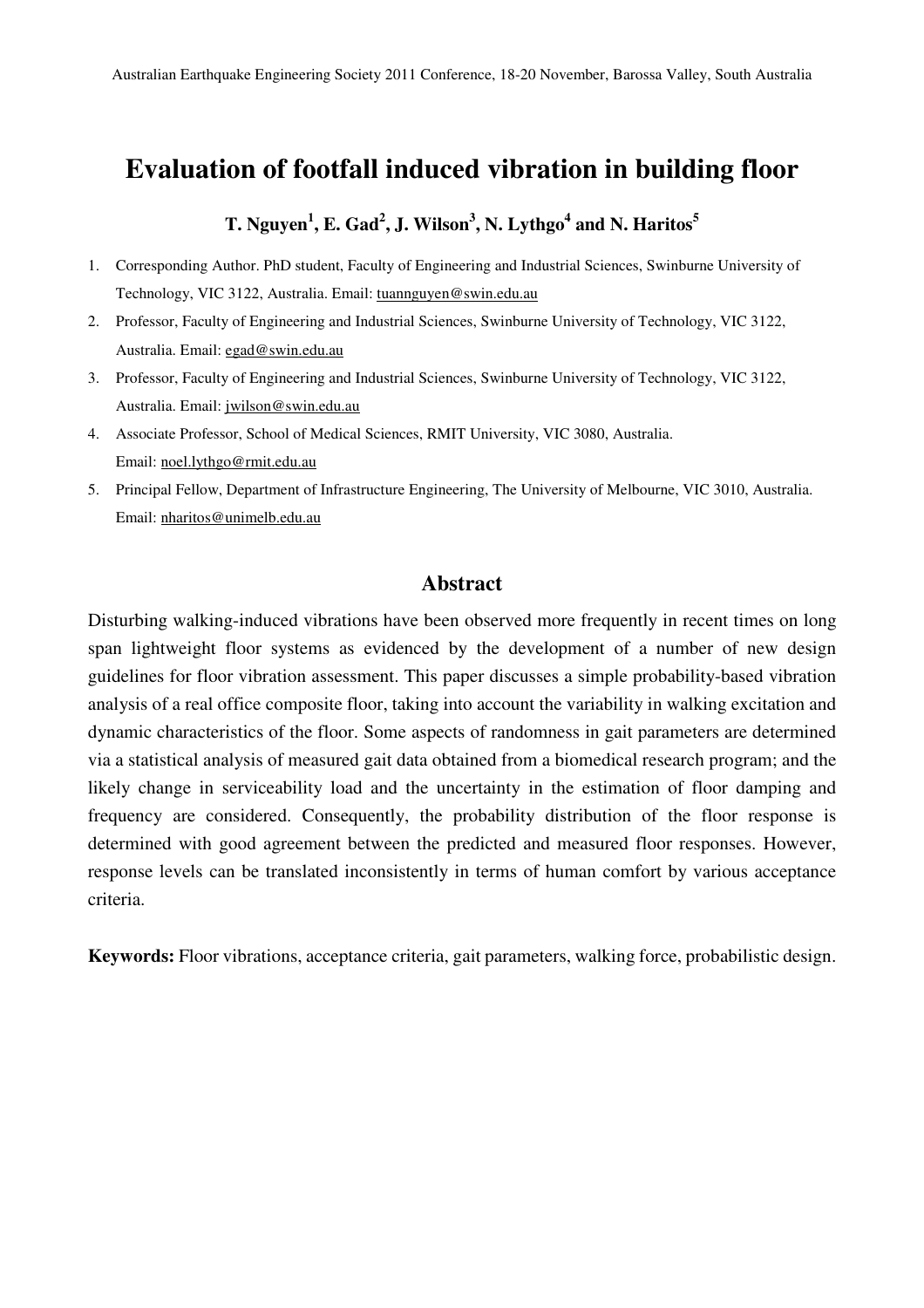## **1. INTRODUCTION**

Modern floor systems can be more vibration-vulnerable due to trends in design and construction leading to longer spans, lighter weight and lower damping. New design guides for human-induced floor vibrations have been developed in response to the increasing number of problematic floors. One of the most widely used guidelines is the AISC DG11 developed by the American and Canadian Institute of Steel Construction (Murray et al. 2003). The AISC DG11 is currently used for vibration assessment of composite floors in North American, Australia and some other countries. In the UK, there are two widely recognised design guides introduced by the Concrete Society (Willford and Young 2006) and the Steel Construction Institute (Smith et al. 2009). Another significant contribution to this research topic comes from European research projects which resulted in a number of floor design procedures, which are now referred to as the EUR DG (European Commission 2006, 2008; Feldmann et al. 2009).

Floor vibration design guidelines usually incorporate human comfort criteria and methodologies to determine the floor response to be checked against these criteria. The AISC DG11 suggests that floor peak acceleration should not exceed an appropriate limit shown in Figure 1(a), depending on various human activities in different environments. A tolerable peak acceleration of 0.5% g (i.e. 0.05 m/s<sup>2</sup>) is typically recommended for offices with frequency ranging from 4 to 8 Hz. The EUR DG, on the other hand, utilises the root mean square velocity *vRMS* as a design value. This value covers the velocity response of the floor for a significant step with an intensity of 90% of a person's step when walking normally. Floor classification as per this guideline can be seen in Figure 1(b) by which classes A, B, C and D are suitable for general office floors, implying an acceptable velocity of up to 3.2 mm/s.



Figure 1: (a) Peak acceleration for human tolerance recommended by AISC DG11 (Murray et al. 2003); (b) RMS velocity and classification of floor response suggested by EUR DG (European Commission 2008).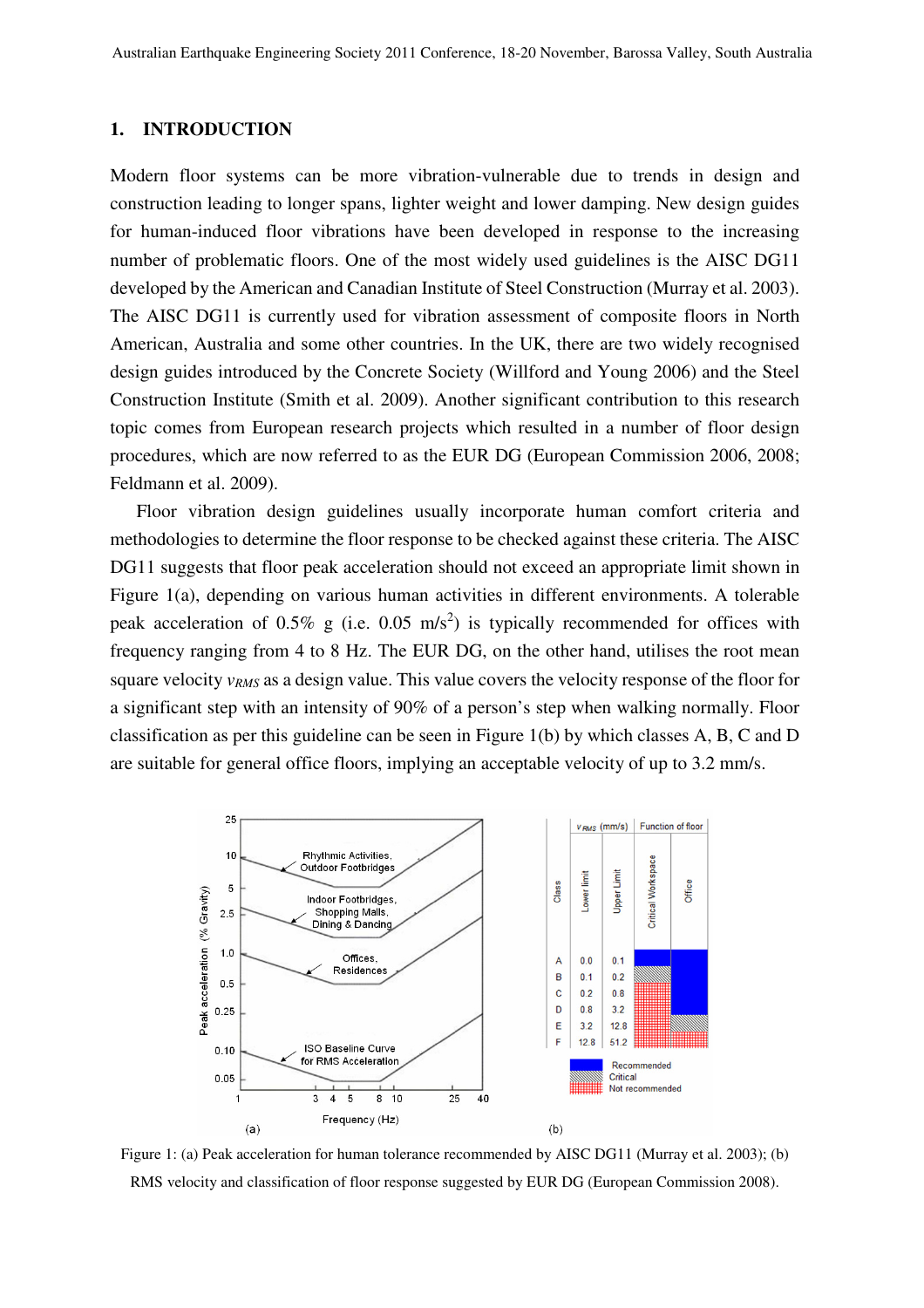This paper first presents basic gait parameters obtained from experimental work and statistical analysis. This is followed by a walking-induced vibration assessment for a real office floor that includes results from both a probabilistic analysis and field tests. The two comfort criteria suggested by AISC DG11 and EUR DG are compared and contrasted via their application to this case study.

#### **2. DETERMINATION OF BASIC GAIT PAMARETERS**

A biomedical research program using the GAITRite electronic walkway system with pressure activated sensors (CIR 2010) was conducted to investigate the basic spatial and temporal gait measures of about 900 participants of which 90% were primary school-aged children. The participants, recruited from Australian schools, completed a series of walks at self-selected free (normal), fast and slow gait speeds across the GAITRite walkway (Lythgo et al. 2009, 2011). This paper utilised only the measured data relating to a sample of 90 healthy young adults with an average age of 26. These data were statistically analysed to determine some parameters contributing to the characterisation of walking force.

Table 1 reports mean and standard deviation values for the walking speed  $v_p$ , step frequency  $f_p$ , and step length  $L_p$  associated with various walking conditions. The obtained mean step frequency for normal walk is 1.98 Hz with a standard deviation of 0.13 Hz, which compares well with values reported by Bachmann and Ammann (1987) and the European Commission (2006). The probability distribution of step frequency for a normal walking pace is shown in Figure 2(a). A relationship with strong linear association ( $R^2$  = 0.80) between the step frequency and walking speed was obtained as Equation 1 and Figure 2(b).

$$
v_p = 1.268 f_p - 0.935\tag{1}
$$

|                                                                                                 | Walking condition |                |                            |            |            | $v_p$      |                                                            |     | $f_p$               | $L_p$      |
|-------------------------------------------------------------------------------------------------|-------------------|----------------|----------------------------|------------|------------|------------|------------------------------------------------------------|-----|---------------------|------------|
|                                                                                                 |                   |                |                            |            |            | (m/s)      |                                                            |     | (Hz)                | (m)        |
|                                                                                                 | Slow<br>Normal    |                |                            |            |            | 1.18(0.16) |                                                            |     | 1.72(0.14)          | 0.69(0.07) |
|                                                                                                 |                   |                |                            |            |            | 1.56(0.16) |                                                            |     | 1.98(0.13)          | 0.79(0.07) |
|                                                                                                 | Fast              |                |                            |            | 1.98(0.18) |            |                                                            |     | 2.24(0.17)          | 0.89(0.07) |
| 0.35<br>$0.3 -$<br>$0.25 -$<br>$rac{2}{\sqrt{10}}$ 0.2<br>$0.1 -$<br>$0.05 -$<br>9 <sub>6</sub> |                   |                |                            |            |            |            | 2.5<br>$\overline{2}$<br>Walking speed (m/s)<br>1.5<br>0.5 |     |                     |            |
| 1.7                                                                                             | 1.8<br>1.9        | $\overline{2}$ | 2.1<br>Step frequency (Hz) | 2.2<br>2.3 | 2.4        | 2.5        |                                                            | 1.5 | Step frequency (Hz) | 2.5        |
| (a)                                                                                             |                   |                |                            |            |            |            | (b)                                                        |     |                     |            |

Table 1: Basic gait parameters: mean (SD)

Figure 2: (a) Probability distribution of step frequency for normal walk; (b) relationship between step frequency and velocity for all walk conditions: slow, normal, and fast walk.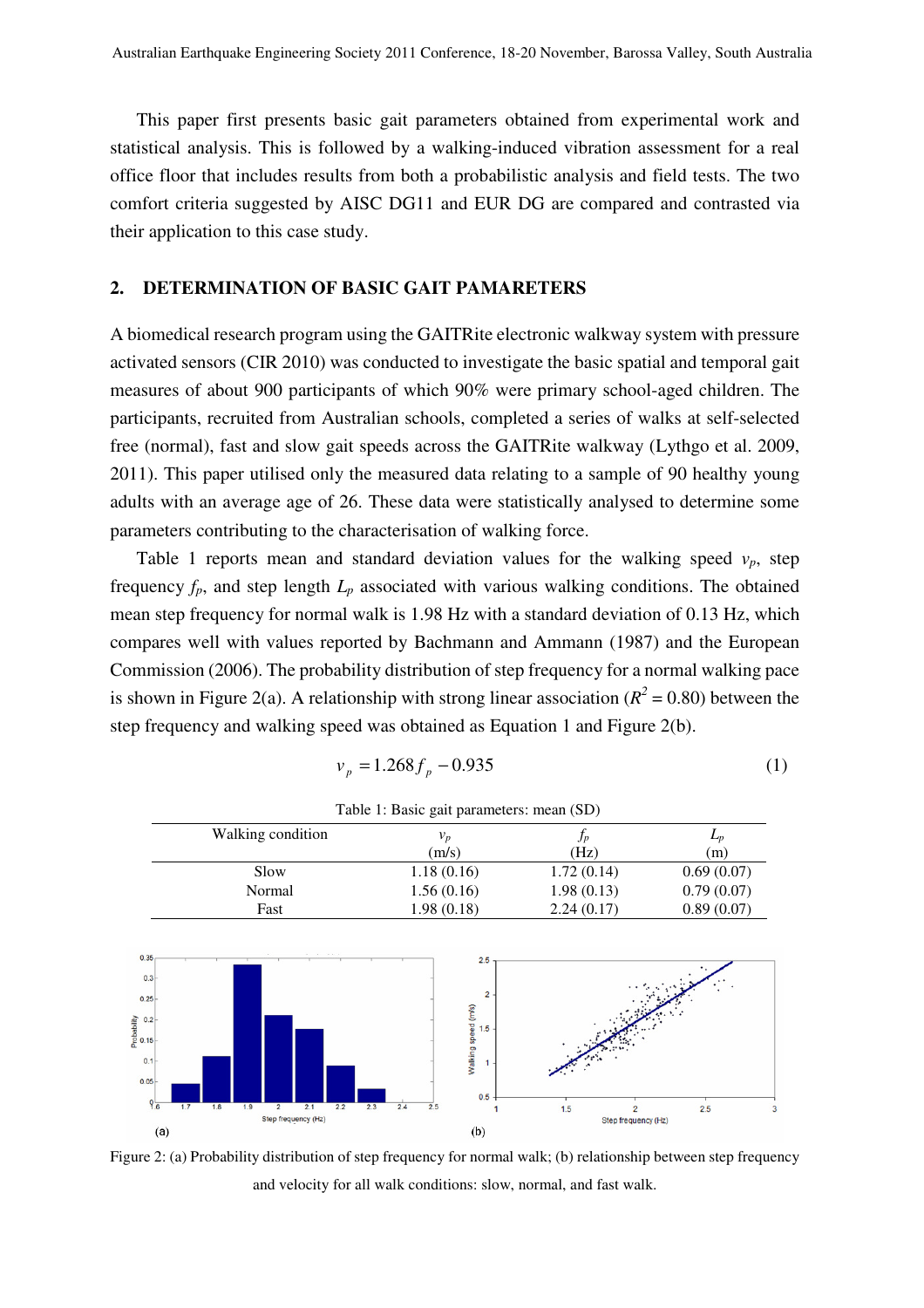To investigate intra-subject variability, the standard deviation in the gait parameter was also determined for each test subject, resulting in a standard deviation of up to 0.08 Hz for the step frequency for a single walker. This figure is based on 95% confidence for all 90 subjects.

# **3. DESCRIPTION OF CASE STUDY FLOOR**

Disturbing walking-induced vibrations were reported from tenants occupying a particular office floor of a multi-story building in Melbourne's CBD. The most annoying area was located at the north-west corner of the building with floor beam spans of up to 12.7 m and two long perpendicular corridors as shown in Figure 3(a). A number of physical heel drop tests were performed on the problematic floor bay, revealing a natural frequency of about 6.2 Hz and a modal damping value of around 2.5-3%. A detailed FE model of the floor was created and calibrated which predicted a natural frequency of 6.22 Hz, modal mass of 20600 kg, and a mode shape as shown in Figure 3(b), for the resonant mode of the problematic floor bay.



Figure 3: (a) Floor plan; (b) a mode shape which is critical to the problematic bay.

#### **4. PROBABILISTIC PREDICTION OF FLOOR VIBRATION**

The case study floor bay is idealised as a SDOF system with the governing equation of motion as:

$$
m\ddot{x} + c\dot{x} + kx = F(t)
$$
 (2)

in which *x*, *m*, *c*, *k, F* are the displacement, mass, damping coefficient, stiffness, and walking force, respectively. The forcing function  $F(t)$  includes the first four harmonics of the walking excitation and can be expressed by Equation 3.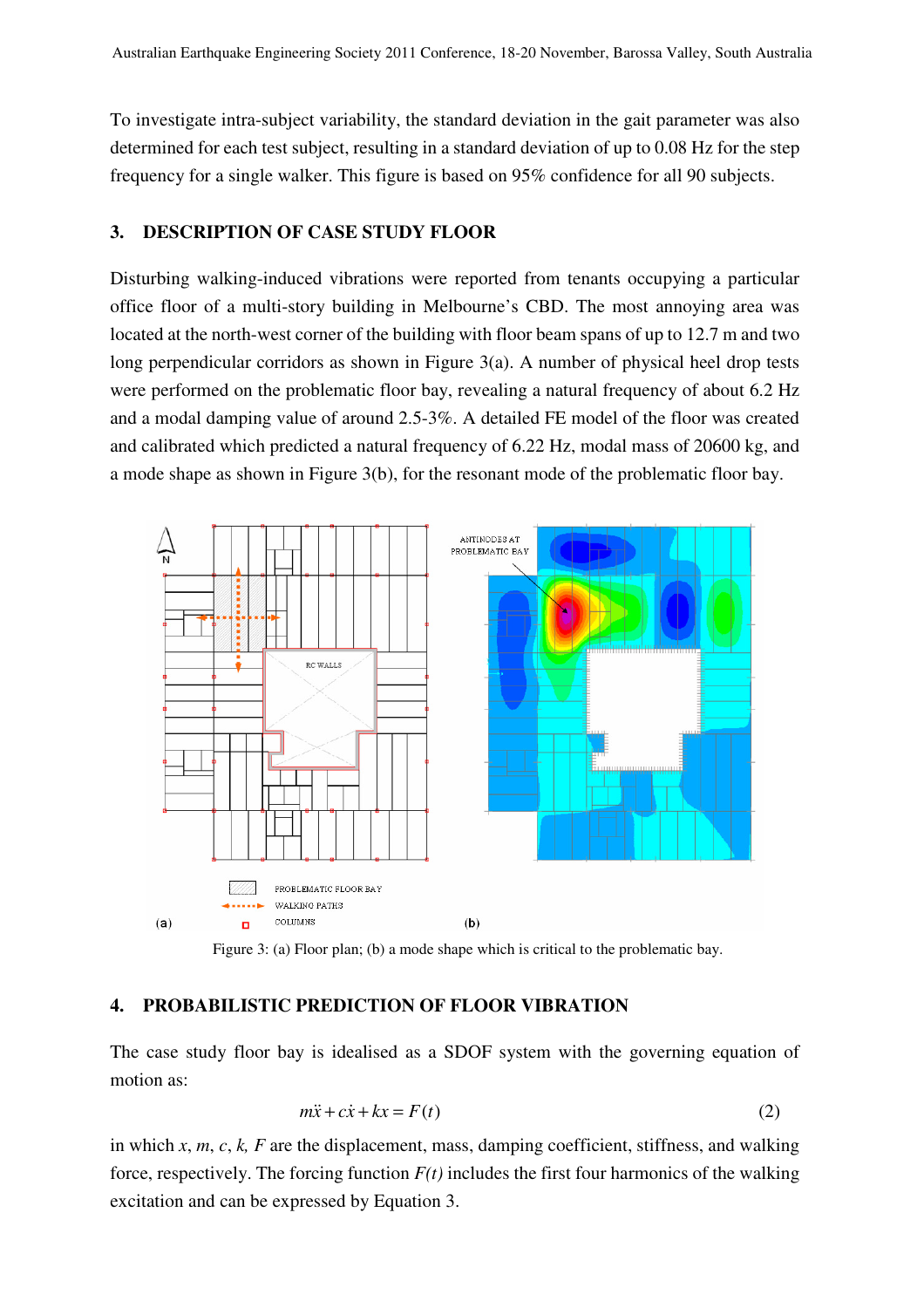$$
F(t) = P \sum \alpha_i \cos(2\pi i f_p t + \phi_i) u \tag{3}
$$

where *P* is the walker's weight. The Fourier coefficient  $\alpha_i$  can be taken as 0.5, 0.2, 0.1 and 0.05 for the first, second, third and fourth harmonic, respectively (Murray et al. 2003). Phase angles  $\phi_i$  can be taken as 0 for the first harmonic and  $\pi/2$  for the others (Bachmann and Ammann 1987). To model a person walking from one end of the floor span to the other, the floor mode shape value *u* is incorporated into the forcing function of Equation 3. For simplicity, modal displacement along the walking path with a length of *L* is assumed to follow the mode shape configuration of a simply-supported beam in the form of a half-sine function as shown in Figure 4(a). Moreover, the coordinate *z* in Figure 4(a) can be calculated from the walking speed  $v_p$ , which relates to the step frequency  $f_p$  via Equation 1, so that *u* can be essentially represented as a function of time.

A large number of Monte Carlo simulations were used to probabilistically predict the floor response from this modelling procedure. Random values were used with the specified limits below:

(i) Modal mass of the floor:

Based on FE modal analysis of the floor, it was estimated that its modal mass could be in the range of 19,000 to 23,000 kg. This variation is primarily due to the possible range of service loads that the floor would experience. The change in modal mass translated to a variation in fundamental natural frequency of between 5.9 and 6.5 Hz.

(ii) Damping ratio:

Most design guidelines and the relevant literature would estimate the floor damping ratio to be in the order of 2% to 3%. The measured damping was also found to be within this range.

(iii) Walking force function  $F(t)$ :

A walker's weight in the range of 650 to 850 N was used. To take into account the inter-and-intra subject diversity in gait parameter, first a "basic" step frequency at normal walk was randomly selected from Figure 2(a). This was followed by generation of a set of step frequencies for all footsteps constituting a walking activity from one end of the floor span to the other. These step frequencies vary around the previously selected basic step frequency with a standard deviation of 0.08 Hz, as a result of the intra-subject variability mentioned in Section 2. Figure 4(b) shows an example of the simulated continuous walking force. Figure 4(e) illustrates a simulation case where the floor frequency is 6.47 Hz and a perfect resonance condition would not occur because the randomly generated step frequencies differ from the "critical" imaginary step frequency of 2.16 Hz which is one third of the floor frequency.

A numerical integration method (Clough and Penzien 1993) was used to solve Equation 2 with input parameters already determined via items (i), (ii) and (iii). Examples of the resultant acceleration and velocity response time histories are shown in Figures 4(c) and (d). The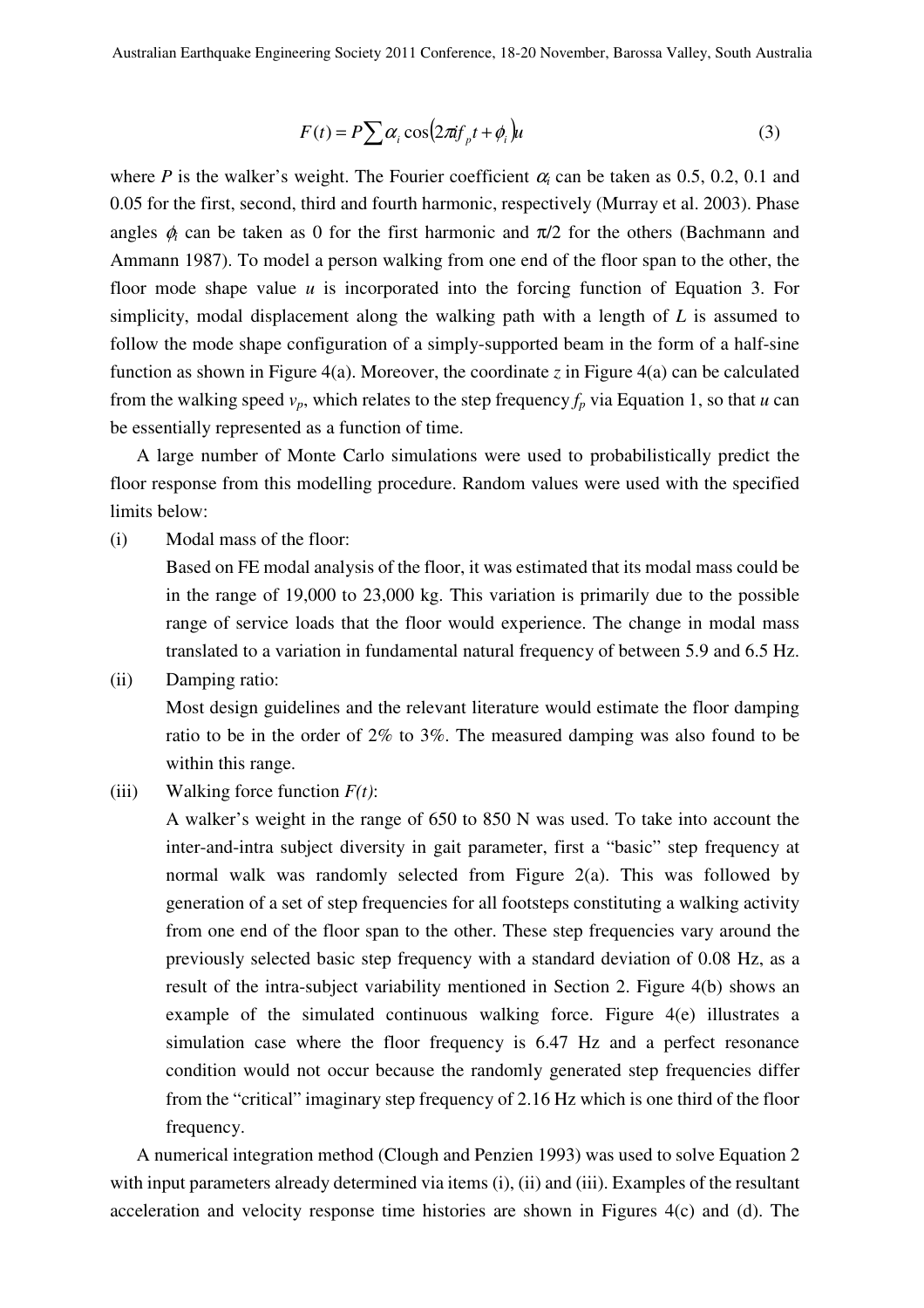response solutions from 500,000 samples from within the specified ranges in items (i) to (iii) were analysed from which the cumulative probabilities of the floor responses were obtained as shown in Figures 4(f) and (g).



Figure 4: Probabilistic analysis of walking-induced floor vibration: (a) simplified fundamental mode shape; (b) an example of walking force; (c) an example of acceleration response; (d) an example of velocity response; (e) an example of variability of step frequency during a walk activity; (f) cumulative probability of RMS velocity; (g) cumulative probability of peak acceleration.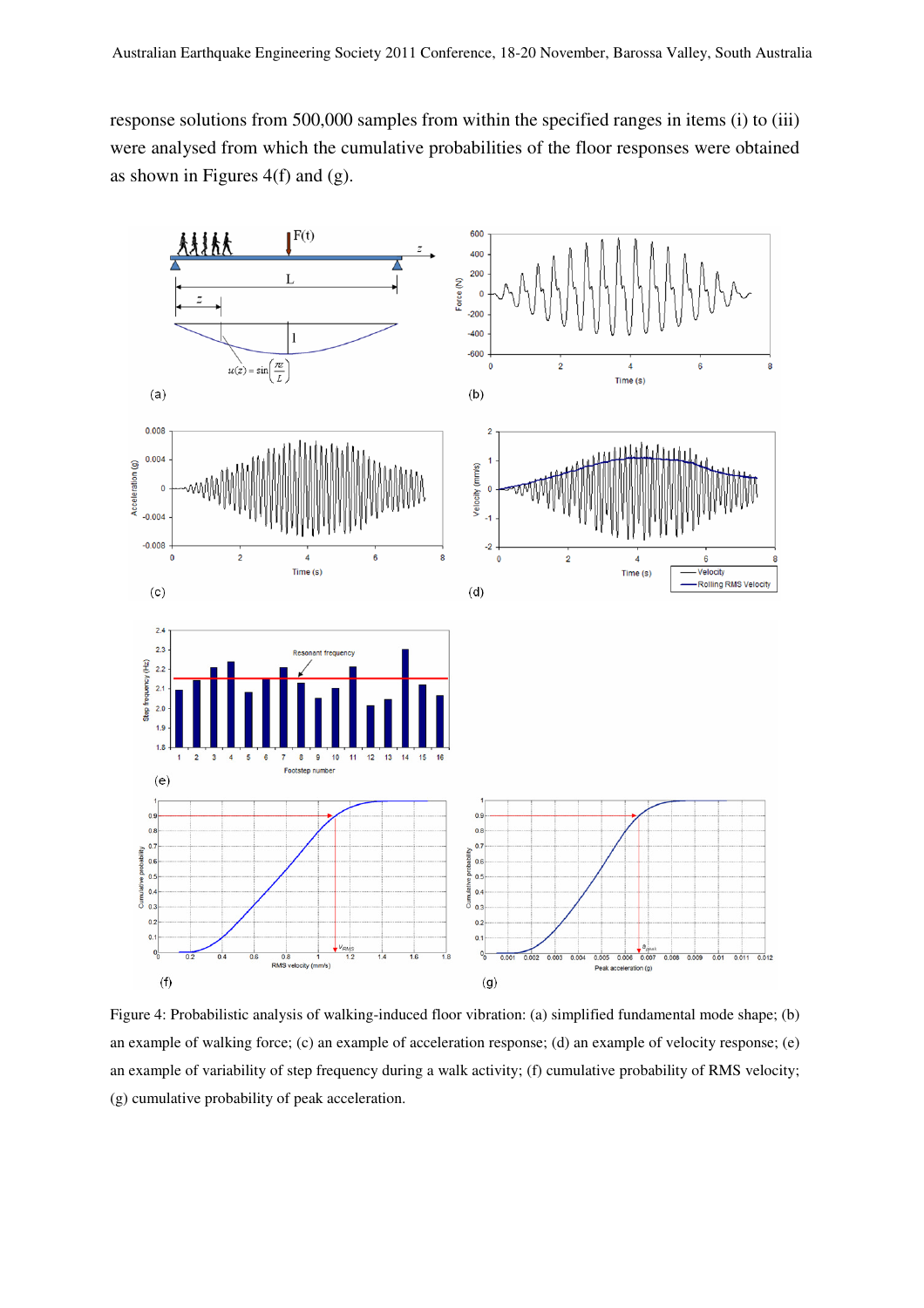It can be seen from Figure  $4(g)$  that the 90% fractile peak acceleration is 0.66% g, which exceeds the threshold of 0.5% g as per AISC DG11. Hence the floor is classified as unacceptable in terms of human comfort by this guideline. On the other hand, the 90% fractile RMS velocity of 1.1 mm/s obtained from Figure 4(f) is well below the upper velocity limit of 3.2 mm/s suggested by the EUR DG, i.e. the floor would be deemed acceptable by this criterion. The two guidelines clearly exhibit inconsistency in the assessment of floor acceptability. However, Figures 4(f) and (g) also reveals interestingly that the cumulative probability of an acceleration limit of 0.5% g and that of a lower velocity limit for class D floor of 0.8 mm/s are almost the same (about 55%). The EUR DG lower velocity limit is thus more comparable to the AISC DG11 criterion. The upper velocity limit is much less stringent and is likely to reflect the behaviour of much more tolerant occupants to vibrations.

## **5. EXPERIMENTAL DETERMINATION OF FLOOR RESPONSE**

Walking tests were conducted on the real floor where the walker attempted to maintain a pacing rate of around 2 Hz to match the dominant natural frequency of about 6 Hz. Typical time traces for the filtered floor response measured at the critical antinode location in Figure 3(b) are shown in Figure 5 with a peak acceleration of 0.67% g and RMS velocity of 0.87 mm/s. Figure 6 shows the peak acceleration and RMS velocity obtained from different tests. Further details related to the experimental results can be found in Nguyen et al. (2011).

It can be seen that the measured responses are in good agreement with the predicted ones. And once again, while the peak acceleration can exceed a threshold of 0.5% g suggested by the AISC DG11, the RMS velocity is far below the upper limit of 3.2 mm/s allowed by the EUR DG. However, floor acceptability assessment using the lower velocity limit of 0.8 mm/s is more comparable to that using the AISC DG acceleration limit. A response level can thus be translated inconsistently as either acceptable or unacceptable by various acceptance criteria, which may confuse designers. It should be noted that the tenants associated with the case study floor did express their concerns over the clearly perceptible walking-induced annoying vibrations they had been experiencing.



Figure 5: An example of measured floor response time histories: (a) acceleration; (b) velocity.